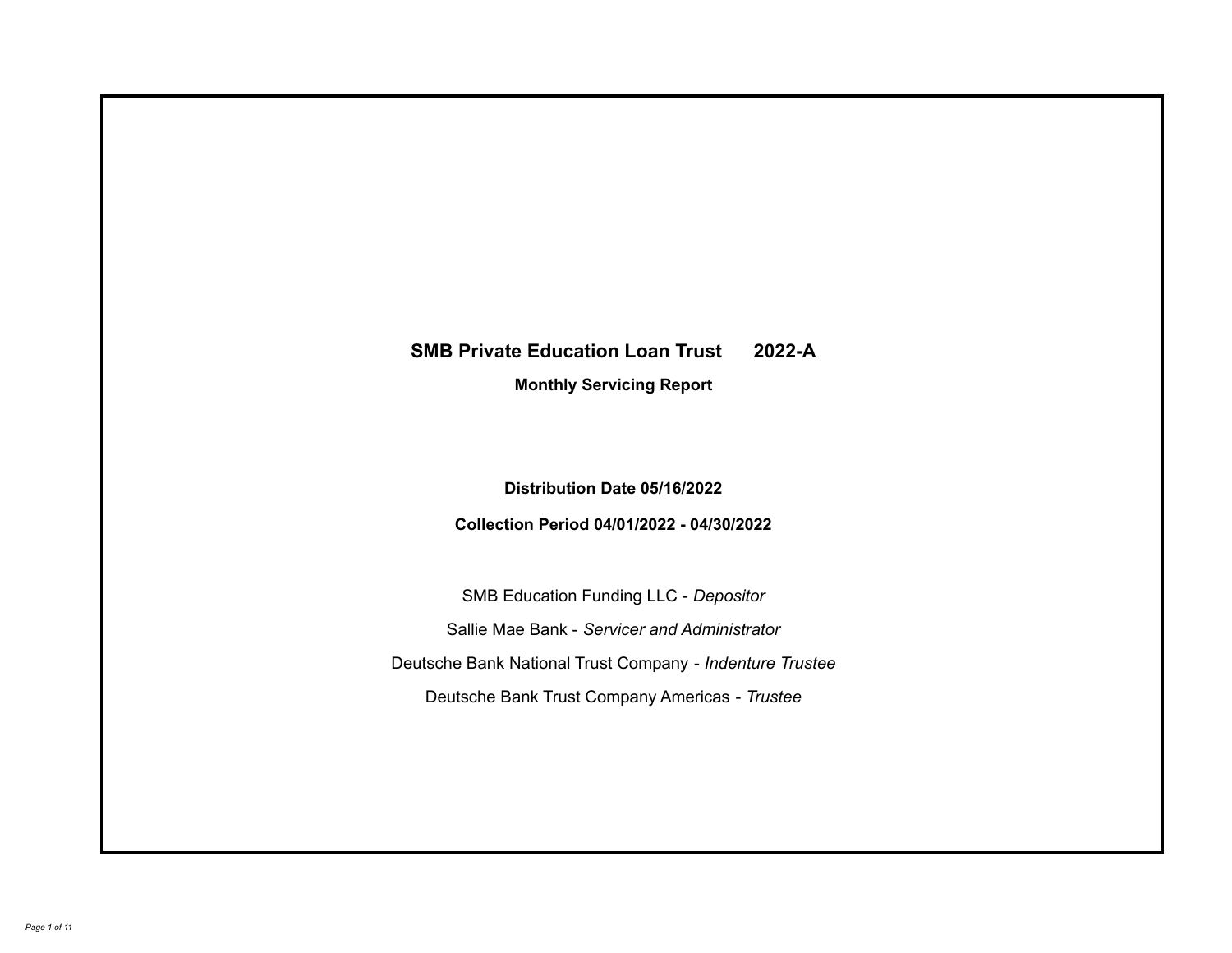A

| <b>Student Loan Portfolio Characteristics</b>                  | <b>Settlement Date</b><br>03/16/2022 | 03/31/2022                        | 04/30/2022                        |
|----------------------------------------------------------------|--------------------------------------|-----------------------------------|-----------------------------------|
| <b>Principal Balance</b><br>Interest to be Capitalized Balance | \$1,002,968,513.02<br>64,012,648.65  | \$992,227,954.44<br>64,327,008.28 | \$975,377,790.92<br>65,880,888.77 |
| Pool Balance                                                   | \$1,066,981,161.67                   | \$1,056,554,962.72                | \$1,041,258,679.69                |
| Weighted Average Coupon (WAC)                                  | 8.66%                                | 8.78%                             | 8.91%                             |
| Weighted Average Remaining Term                                | 142.65                               | 142.39                            | 141.91                            |
| Number of Loans                                                | 80,150                               | 79,449                            | 78,436                            |
| Number of Borrowers                                            | 76,272                               | 75,402                            | 74,459                            |
| Pool Factor                                                    |                                      | 0.990228320                       | 0.975892281                       |
| Since Issued Total Constant Prepayment Rate                    |                                      | 17.48%                            | 16.08%                            |

| <b>Debt Securities</b> | Cusip/Isin | 04/15/2022       | 05/16/2022       |
|------------------------|------------|------------------|------------------|
| <b>APT</b>             | 78450FAA5  | \$907,796,884.72 | \$890,692,381.57 |
|                        | 78450FAD9  | \$87,250,000.00  | \$87,250,000.00  |
|                        | 78450FAE7  | \$46,500,000.00  | \$46,500,000.00  |
|                        | 78450FAF4  | \$62,600,000.00  | \$62,600,000.00  |
|                        |            |                  |                  |

| C | <b>Certificates</b>                 | <b>Cusip/Isin</b> | 04/15/2022     | 05/16/2022     |
|---|-------------------------------------|-------------------|----------------|----------------|
|   |                                     | 78450FAG2         | \$100,000.00   | \$100,000.00   |
|   | <b>Account Balances</b>             |                   | 04/15/2022     | 05/16/2022     |
|   | Senior Reserve Account Balance      |                   | \$2,314,500.00 | \$2,314,500.00 |
|   | Subordinate Reserve Account Balance |                   | \$490,875.00   | \$490,875.00   |

| <b>Asset / Liability</b>                      | 04/15/2022       | 05/16/2022       |
|-----------------------------------------------|------------------|------------------|
| Overcollateralization Percentage              | 0.00%            | $0.00\%$         |
| Specified Clas A Overcollateralization Amount | \$245,649,028.83 | \$242,092,643.03 |
| Specified Clas B Overcollateralization Amount | \$174,331,568.85 | \$171,807,682.15 |
| Specified Clas C Overcollateralization Amount | \$110.938.271.09 | \$109,332,161.37 |
| Specified Clas D Overcollateralization Amount | \$63.393.297.76  | \$62,475,520.78  |
| Actual Overcollateralization Amount           | \$0.00           | \$0.00           |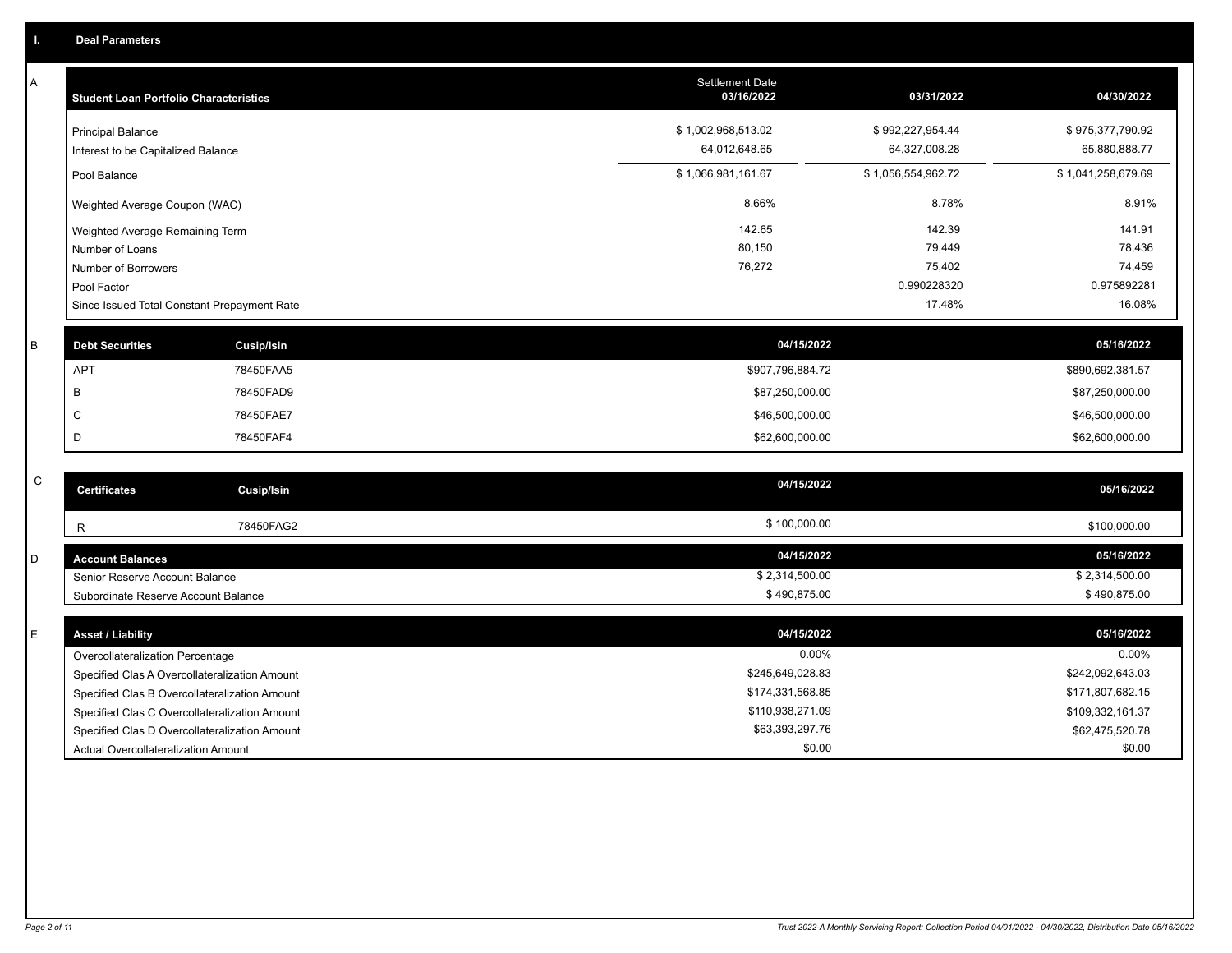| A | <b>Student Loan Principal Receipts</b> |                 |
|---|----------------------------------------|-----------------|
|   | <b>Borrower Principal</b>              | 15,794,852.13   |
|   | Seller Principal Reimbursement         | 0.00            |
|   | Servicer Principal Reimbursement       | 0.00            |
|   | <b>Other Principal Deposits</b>        | 36,430.27       |
|   | <b>Total Principal Receipts</b>        | \$15,831,282.40 |

# B **Student Loan Interest Receipts**

| <b>Total Interest Receipts</b>  | \$4,749,759.79 |
|---------------------------------|----------------|
| Other Interest Deposits         | 835.93         |
| Servicer Interest Reimbursement | 0.00           |
| Seller Interest Reimbursement   | 0.00           |
| Borrower Interest               | 4,748,923.86   |

| C | <b>Recoveries on Realized Losses</b>              | \$7,035.38 |
|---|---------------------------------------------------|------------|
| D | <b>Investment Income</b>                          | \$4,905.23 |
| Е | <b>Funds Borrowed from Next Collection Period</b> | \$0.00     |
| F | <b>Funds Repaid from Prior Collection Period</b>  | \$0.00     |
| G | <b>Loan Sale or Purchase Proceeds</b>             | \$0.00     |
| H | Initial Deposits to Distribution Account          | \$0.00     |
|   | <b>Excess Transferred from Other Accounts</b>     | \$0.00     |
| J | <b>Borrower Benefit Reimbursements</b>            | \$0.00     |
| K | <b>Other Deposits</b>                             | \$0.00     |
|   | <b>Other Fees Collected</b>                       | \$0.00     |

| M | <b>AVAILABLE FUNDS</b>                                           | \$20,592,982.80  |
|---|------------------------------------------------------------------|------------------|
|   |                                                                  |                  |
| N | Non-Cash Principal Activity During Collection Period             | \$(1,018,881.12) |
| O | Aggregate Purchased Amounts by the Depositor, Servicer or Seller | \$37,266.20      |
| P | Aggregate Loan Substitutions                                     | \$0.00           |
|   |                                                                  |                  |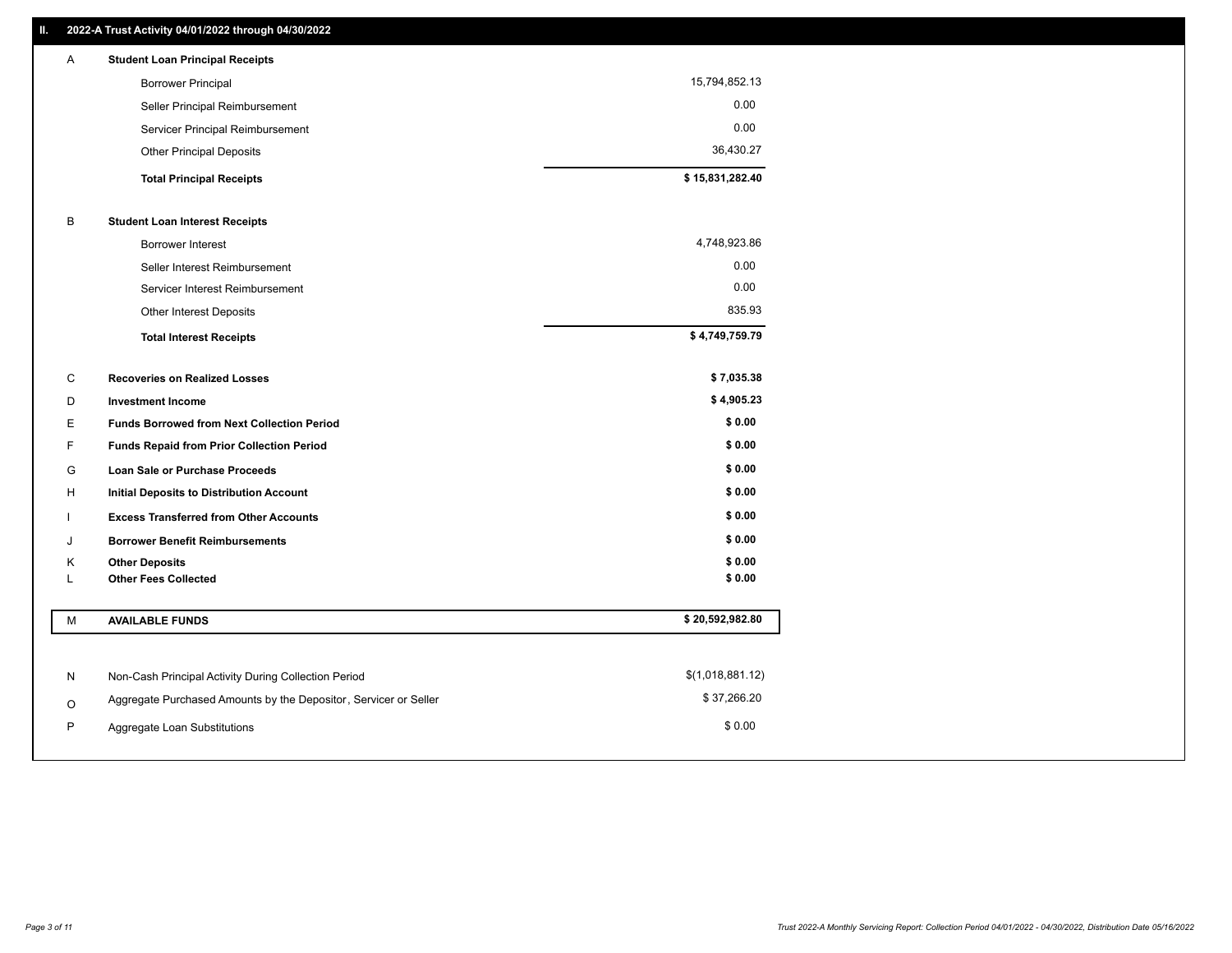|                   |                       |                          |         |                    | <b>Loans by Repayment Status</b> |                            |                          |         |                    |                |                            |
|-------------------|-----------------------|--------------------------|---------|--------------------|----------------------------------|----------------------------|--------------------------|---------|--------------------|----------------|----------------------------|
|                   |                       |                          |         | 04/30/2022         |                                  |                            |                          |         | 03/31/2022         |                |                            |
|                   |                       | <b>Wtd Avg</b><br>Coupon | # Loans | Principal          | % of Principal                   | % of Loans in<br>Repay (1) | <b>Wtd Avg</b><br>Coupon | # Loans | Principal          | % of Principal | % of Loans in<br>Repay (1) |
| <b>INTERIM:</b>   | IN SCHOOL             | 9.88%                    | 11,594  | \$175,432,414.97   | 16.848%                          | $-$ %                      | 9.79%                    | 11,733  | \$176,191,860.70   | 16.676%        | $-$ %                      |
|                   | GRACE                 | 9.85%                    | 2,557   | \$35,837,741.16    | 3.442%                           | $-$ %                      | 9.69%                    | 2,553   | \$36,004,932.75    | 3.408%         | $-$ %                      |
|                   | <b>DEFERMENT</b>      | 9.41%                    | 3,265   | \$47,907,403.66    | 4.601%                           | $-$ %                      | 9.24%                    | 3,275   | \$47,714,793.83    | 4.516%         | $-$ %                      |
| <b>REPAYMENT:</b> | <b>CURRENT</b>        | 8.59%                    | 58,655  | \$746,996,546.38   | 71.740%                          | 95.514%                    | 8.45%                    | 59,204  | \$757,757,015.37   | 71.720%        | 95.119%                    |
|                   | 30-59 DAYS DELINQUENT | 9.41%                    | 866     | \$13,035,451.21    | 1.252%                           | 1.667%                     | 9.31%                    | 947     | \$13,353,624.57    | 1.264%         | 1.676%                     |
|                   | 60-89 DAYS DELINQUENT | 9.32%                    | 467     | \$6,874,228.19     | 0.660%                           | 0.879%                     | 9.41%                    | 574     | \$8,208,165.17     | 0.777%         | 1.030%                     |
|                   | 90+ DAYS DELINQUENT   | 9.60%                    | 407     | \$5,839,891.54     | 0.561%                           | 0.747%                     | 9.75%                    | 402     | \$5,961,881.15     | 0.564%         | 0.748%                     |
|                   | FORBEARANCE           | 8.20%                    | 625     | \$9,335,002.58     | 0.897%                           | 1.194%                     | 8.47%                    | 761     | \$11,362,689.18    | 1.075%         | 1.426%                     |
| <b>TOTAL</b>      |                       |                          | 78,436  | \$1,041,258,679.69 | 100.00%                          | 100.00%                    |                          | 79,449  | \$1,056,554,962.72 | 100.00%        | 100.00%                    |

(1) Loans classified in "Repayment" include any loan for which interest only, \$25 fixed, or principal and interest payments are due

|                |                                                                                                                 |                          |            |                    | <b>Loans by Borrower Status</b> |                                |                          |         |                    |                |                                |
|----------------|-----------------------------------------------------------------------------------------------------------------|--------------------------|------------|--------------------|---------------------------------|--------------------------------|--------------------------|---------|--------------------|----------------|--------------------------------|
|                |                                                                                                                 |                          | 04/30/2022 |                    |                                 |                                |                          |         | 03/31/2022         |                |                                |
|                |                                                                                                                 | <b>Wtd Avg</b><br>Coupon | # Loans    | Principal          | % of Principal                  | % of Loans in<br>P&I Repay (2) | <b>Wtd Avg</b><br>Coupon | # Loans | Principal          | % of Principal | % of Loans in<br>P&I Repay (2) |
| INTERIM:       | IN SCHOOL                                                                                                       | 9.27%                    | 24,395     | \$371,284,943.77   | 35.657%                         | $-$ %                          | 9.16%                    | 24,658  | \$373,644,800.59   | 35.364%        | $-$ %                          |
|                | GRACE                                                                                                           | 9.34%                    | 5,031      | \$70,945,827.82    | 6.813%                          | $-$ %                          | 9.21%                    | 5,068   | \$71,555,627.71    | 6.773%         | $-$ %                          |
|                | <b>DEFERMENT</b>                                                                                                | 9.02%                    | 5,784      | \$85,028,257.20    | 8.166%                          | $-$ %                          | 8.85%                    | 5,793   | \$84,549,941.79    | 8.002%         | $-$ %                          |
| P&I REPAYMENT: | <b>CURRENT</b>                                                                                                  | 8.54%                    | 40,973     | \$480,606,417.80   | 46.156%                         | 93.503%                        | 8.39%                    | 41,365  | \$489,597,609.11   | 46.339%        | 92.937%                        |
|                | 30-59 DAYS DELINQUENT                                                                                           | 9.35%                    | 786        | \$11,813,077.66    | 1.134%                          | 2.298%                         | 9.25%                    | 857     | \$12,203,317.32    | 1.155%         | 2.316%                         |
|                | 60-89 DAYS DELINQUENT                                                                                           | 9.26%                    | 444        | \$6,584,600.07     | 0.632%                          | 1.281%                         | 9.35%                    | 553     | \$7,761,233.16     | 0.735%         | 1.473%                         |
|                | 90+ DAYS DELINQUENT                                                                                             | 9.58%                    | 396        | \$5,636,725.26     | 0.541%                          | 1.097%                         | 9.74%                    | 391     | \$5,836,639.89     | 0.552%         | 1.108%                         |
|                | FORBEARANCE                                                                                                     | 8.20%                    | 627        | \$9,358,830.11     | 0.899%                          | 1.821%                         | 8.47%                    | 764     | \$11,405,793.15    | 1.080%         | 2.165%                         |
| <b>TOTAL</b>   |                                                                                                                 |                          | 78,436     | \$1,041,258,679.69 | 100.00%                         | 100.00%                        |                          | 79,449  | \$1,056,554,962.72 | 100.00%        | 100.00%                        |
| (2)            | Loans classified in "P&I Repayment" includes only those loans for which principal and interest payments are due |                          |            |                    |                                 |                                |                          |         |                    |                |                                |

\* Percentages may not total 100% due to rounding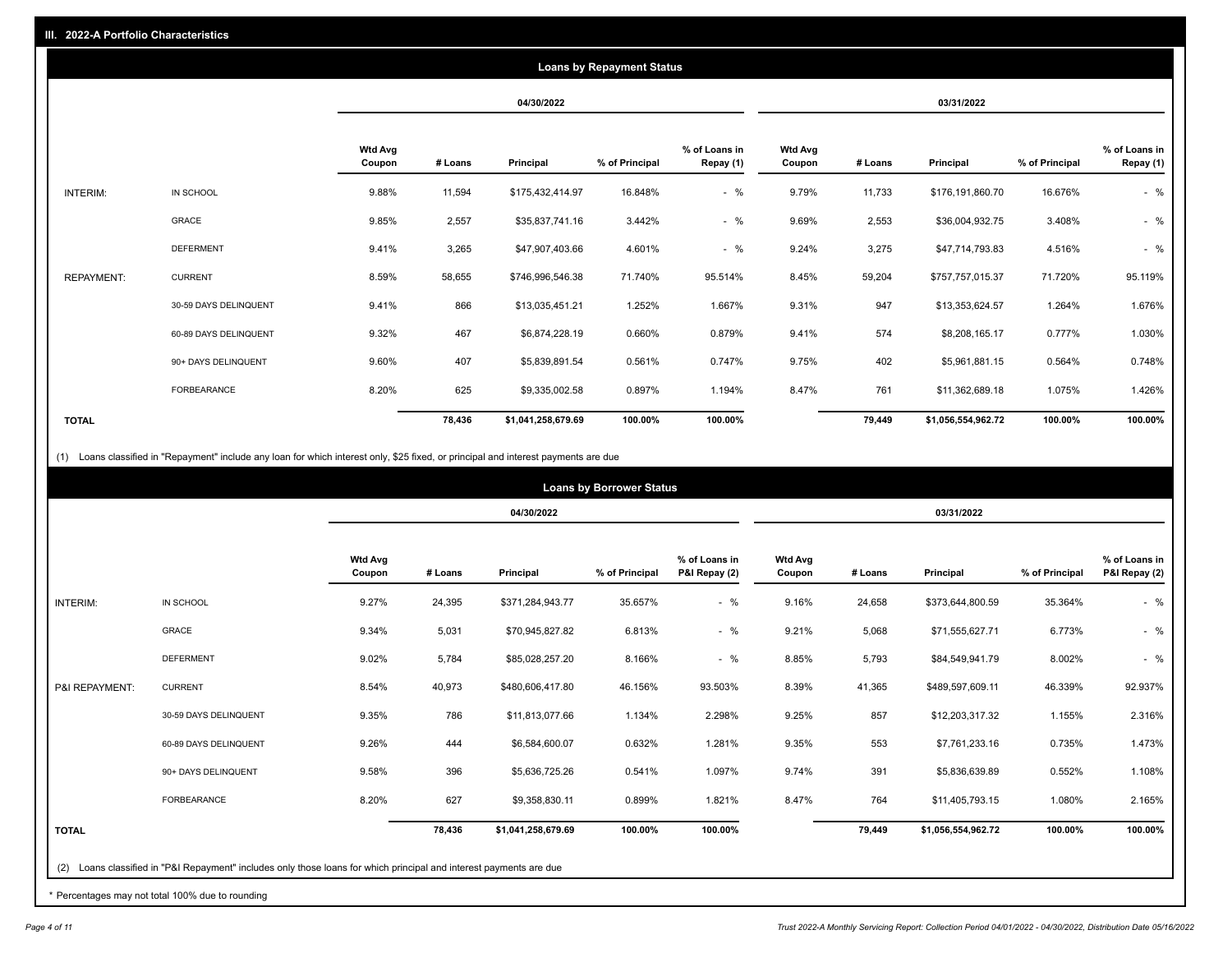|                                                                                                  | 4/30/2022          | 3/31/2022          |
|--------------------------------------------------------------------------------------------------|--------------------|--------------------|
| Pool Balance                                                                                     | \$1,041,258,679.69 | \$1,056,554,962.72 |
| Total # Loans                                                                                    | 78,436             | 79,449             |
| Total # Borrowers                                                                                | 74,459             | 75,402             |
| Weighted Average Coupon (WAC)                                                                    | 8.91%              | 8.78%              |
| Weighted Average Remaining Term                                                                  | 141.91             | 142.39             |
| Percent of Pool - Cosigned                                                                       | 92.1%              | 92.1%              |
| Percent of Pool - Non Cosigned                                                                   | 7.9%               | 7.9%               |
| Borrower Interest Accrued for Period                                                             | \$7,059,136.88     | \$3,770,886.11     |
| Outstanding Borrower Interest Accrued                                                            | \$72,510,690.00    | \$71,154,679.57    |
| Gross Principal Realized Loss - Periodic                                                         | \$1,827,904.99     | \$1,161,731.73     |
| Gross Principal Realized Loss - Cumulative                                                       | \$2,989,636.72     | \$1,161,731.73     |
| Recoveries on Realized Losses - Periodic                                                         | \$7,035.38         | \$0.00             |
| Recoveries on Realized Losses - Cumulative                                                       | \$7,035.38         | \$0.00             |
| Net Losses - Periodic                                                                            | \$1,820,869.61     | \$1,161,731.73     |
| Net Losses - Cumulative                                                                          | \$2,982,601.34     | \$1,161,731.73     |
| Non-Cash Principal Activity - Capitalized Interest                                               | \$810,430.90       | \$1,050,780.64     |
| Since Issued Total Constant Prepayment Rate (CPR)                                                | 16.08%             | 17.48%             |
| <b>Loan Substitutions</b>                                                                        | \$0.00             | \$0.00             |
| <b>Cumulative Loan Substitutions</b>                                                             | \$0.00             | \$0.00             |
| <b>Unpaid Servicing Fees</b>                                                                     | \$0.00             | \$0.00             |
| <b>Unpaid Administration Fees</b>                                                                | \$0.00             | \$0.00             |
| <b>Unpaid Carryover Servicing Fees</b>                                                           | \$0.00             | \$0.00             |
| Note Interest Shortfall                                                                          | \$0.00             | \$0.00             |
| Loans in Modification                                                                            | \$28,226,645.08    | \$29,045,444.38    |
| % of Loans in Modification as a % of Loans in Repayment (P&I)                                    | 5.59%              | 5.64%              |
|                                                                                                  |                    |                    |
| % Annualized Gross Principal Realized Loss - Periodic as a %<br>of Loans in Repayment (P&I) * 12 |                    | 2.70%              |
|                                                                                                  | 4.35%              |                    |
| % Gross Principal Realized Loss - Cumulative as a % of                                           |                    | 0.11%              |

0.28%

Original Pool Balance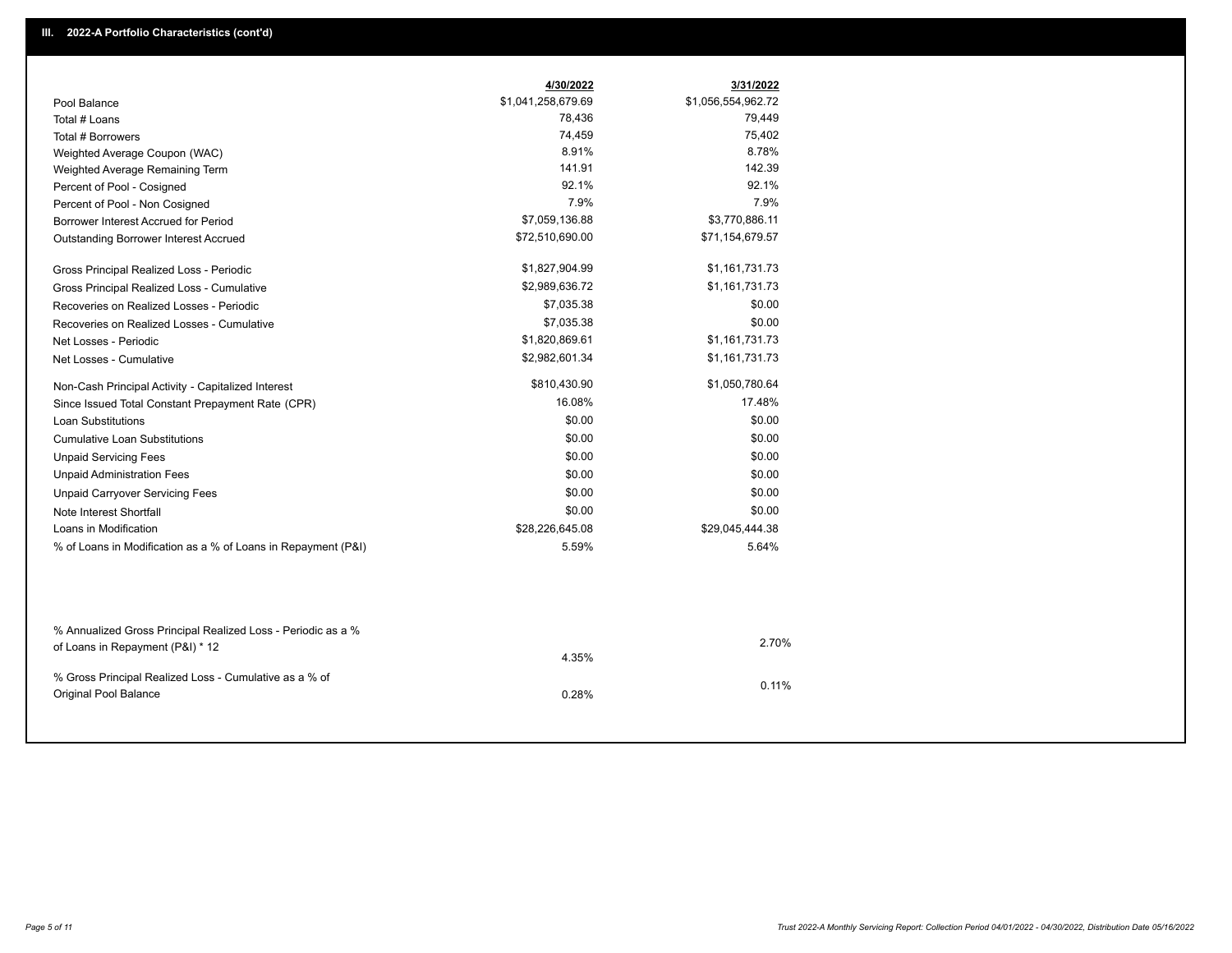# **Loan Program**

A

|                                    | <b>Weighted Average</b><br>Coupon | # LOANS | <b>\$ AMOUNT</b>   | $%$ *     |
|------------------------------------|-----------------------------------|---------|--------------------|-----------|
| - Smart Option Interest-Only Loans | 7.67%                             | 18,975  | \$202,315,410.92   | 19.430%   |
| - Smart Option Fixed Pay Loans     | 8.98%                             | 20.063  | \$324,112,911.42   | 31.127%   |
| - Smart Option Deferred Loans      | 9.35%                             | 39,398  | \$514,830,357.35   | 49.443%   |
| - Other Loan Programs              | $0.00\%$                          | 0       | \$0.00             | $0.000\%$ |
| <b>Total</b>                       | 8.91%                             | 78,436  | \$1,041,258,679.69 | 100.000%  |

B

C

# **Index Type**

|                       | <b>Weighted Average</b><br><b>Coupon</b> | # LOANS | \$ AMOUNT          | $%$ *     |
|-----------------------|------------------------------------------|---------|--------------------|-----------|
| - Fixed Rate Loans    | 9.52%                                    | 37,216  | \$518,663,974.80   | 49.811%   |
| - LIBOR Indexed Loans | 8.30%                                    | 41.220  | \$522,594,704.89   | 50.189%   |
| - Other Index Rates   | $0.00\%$                                 |         | \$0.00             | $0.000\%$ |
| <b>Total</b>          | 8.91%                                    | 78.436  | \$1,041,258,679.69 | 100.000%  |

# **Weighted Average Recent FICO**

| (2)<br>Wtd Avg Recent FICO Band                                                                                                                                                                          | # LOANS | <b>\$ AMOUNT</b>   | $\%^*$   |
|----------------------------------------------------------------------------------------------------------------------------------------------------------------------------------------------------------|---------|--------------------|----------|
| $0 - 639$                                                                                                                                                                                                | 3,742   | \$45,296,928.13    | 4.350%   |
| 640 - 669                                                                                                                                                                                                | 4,463   | \$56,572,735.62    | 5.433%   |
| 670 - 699                                                                                                                                                                                                | 9,171   | \$122,176,237.88   | 11.734%  |
| 700 - 739                                                                                                                                                                                                | 18,130  | \$248,526,931.59   | 23.868%  |
| $740 +$                                                                                                                                                                                                  | 42,927  | \$568,660,875.61   | 54.613%  |
| $N/A$ <sub>(1)</sub>                                                                                                                                                                                     | 3       | \$24,970.86        | 0.002%   |
| <b>Total</b>                                                                                                                                                                                             | 78,436  | \$1,041,258,679.69 | 100.000% |
| (2) Recent FICO is updated in quarterly intervals; unless prohibited by law<br>(1) Includes trust private education loans where recent FICO is unavailable or obtaining recent FICO is prohibited by law |         |                    |          |

\* Percentages may not total 100% due to rounding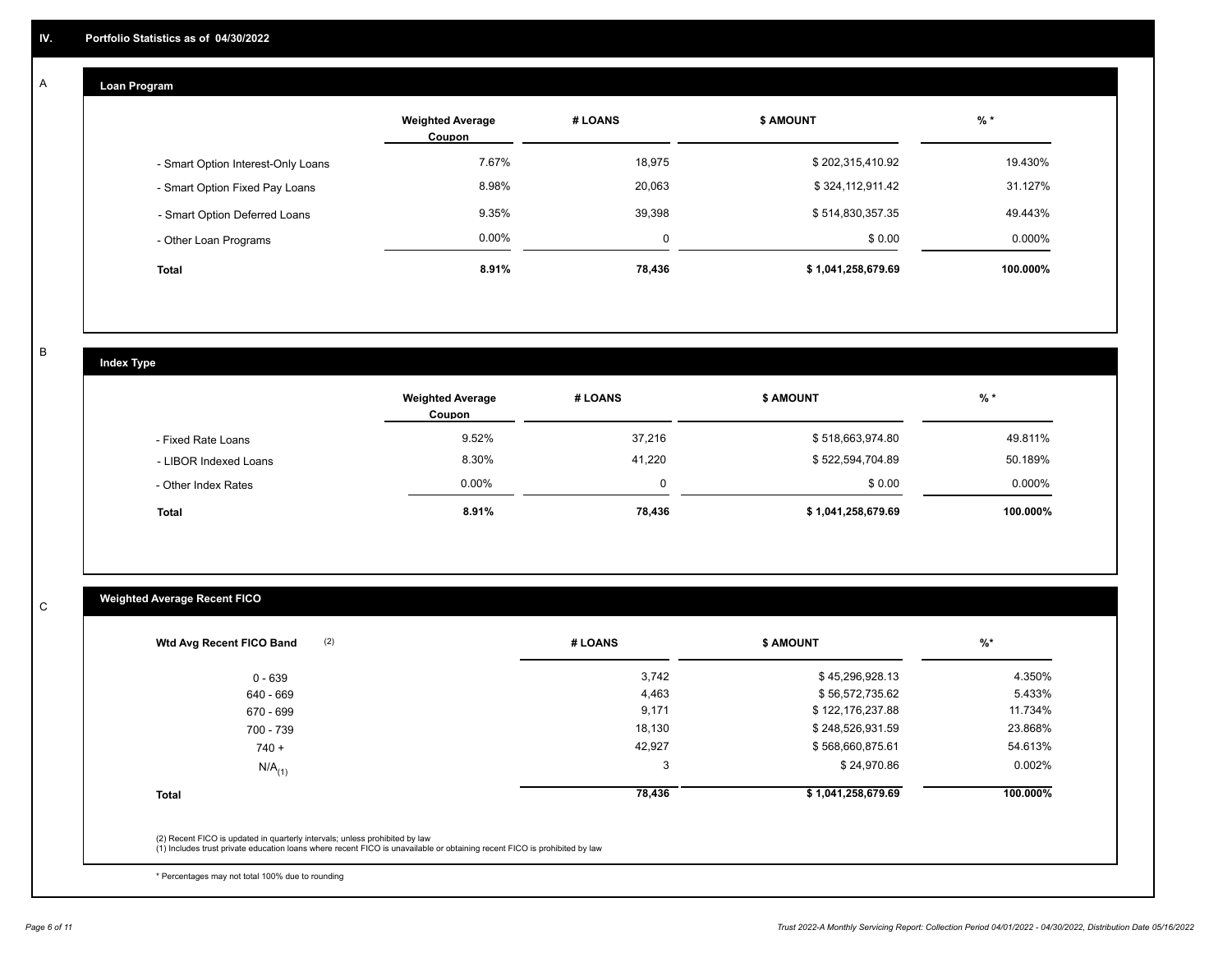# **A. Cumulative Trigger Calculation**

| <b>Current Periodic Loss</b>            | \$2,982,601.34 |
|-----------------------------------------|----------------|
| <b>Current Cumulative Default</b>       | \$2,989,636.72 |
| <b>Cumulative Default Percentage</b>    | 0.28%          |
| Cumulative Default Trigger Threshold    | 6.25%          |
| <b>Cumulative Default Trigger Event</b> | N              |

### **B. Senior Reserve Account**

| Beginning Senior Reserve Account Balance      | \$2,314,500.00 |
|-----------------------------------------------|----------------|
| Specified Reserve Account Balance             | \$2,314,500.00 |
| Release Amount                                | \$0.00         |
| <b>Reinstatement Amount</b>                   | \$0.00         |
| Ending Senior Reserve Account Balance         | \$2,314,500.00 |
| <b>Subordinate Reserve Account</b>            |                |
| Beginning Subordinate Reserve Account Balance | \$490.875.00   |
| Specified Subordinate Reserve Account Balance | \$490.875.00   |

| Release Amount                             | \$0.00       |
|--------------------------------------------|--------------|
| Reinstatement Amount                       | \$0.00       |
| Ending Subordinate Reserve Account Balance | \$490,875.00 |

# **C. Principal Distribution Amount**

| Class A Notes Outstanding                            | \$907,796,884.72   |
|------------------------------------------------------|--------------------|
| Pool Balance                                         | \$1,041,258,679.69 |
| <b>First Priority Principal Distribution Amount</b>  | \$0.00             |
|                                                      |                    |
| Class A and B Notes Outstanding                      | \$995,046,884.72   |
| Pool Balance                                         | \$1,041,258,679.69 |
| First Priority Principal Distribution Amount Paid    | \$0.00             |
| <b>Second Priority Principal Distribution Amount</b> | \$0.00             |
| Class A notes, B Notes and C Notes Outstanding       | \$1,041,546,884.72 |
| Pool Balance                                         | \$1,041,258,679.69 |
| First Priority Principal Distribution Amount Paid    | \$0.00             |
| Second Priority Principal Distribution Amount Paid   | \$0.00             |
| <b>Third Priority Principal Distribution Amount</b>  | \$288,205.03       |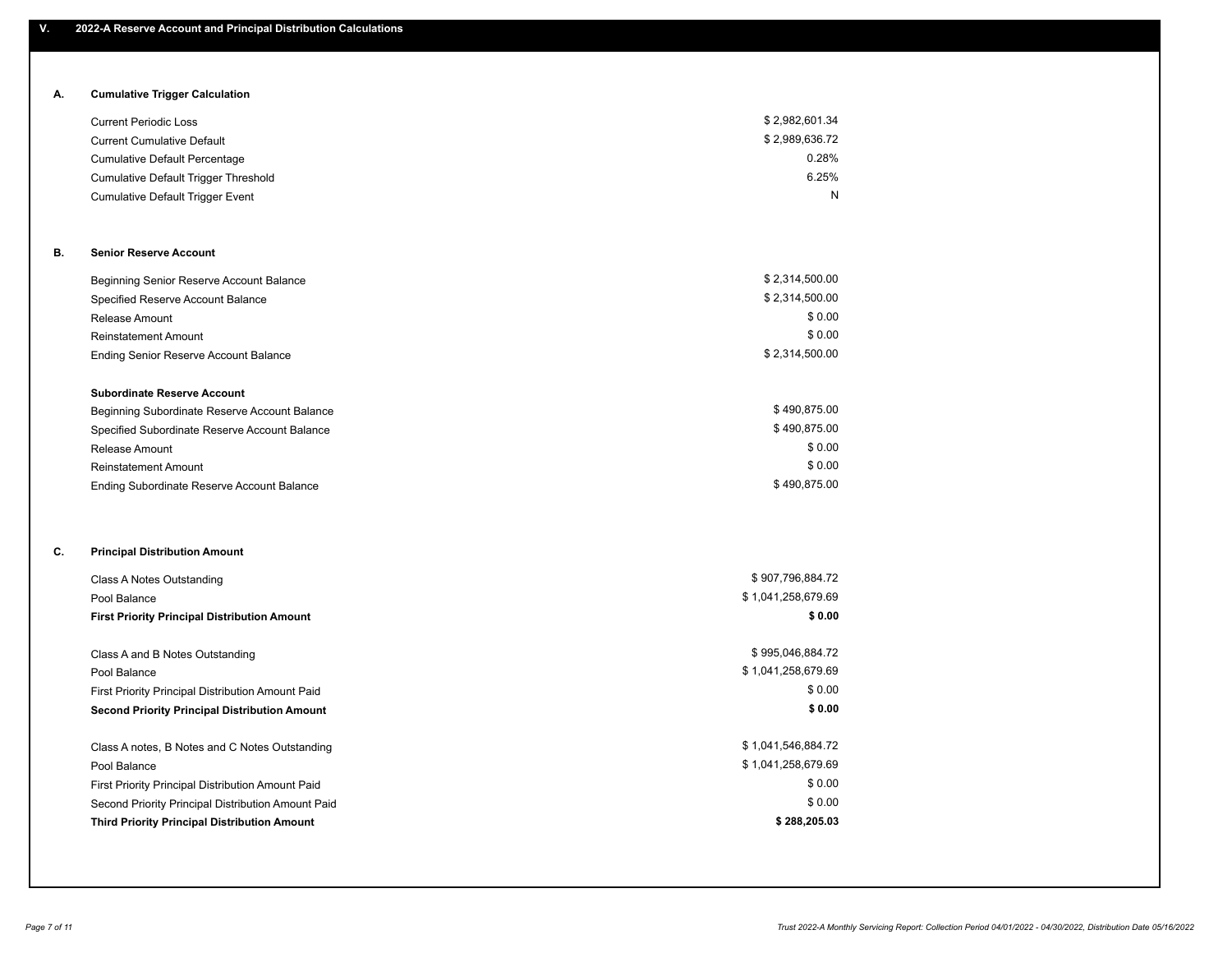|                                                                      | \$907,796,884.72   |
|----------------------------------------------------------------------|--------------------|
| Class A Notes Outstanding                                            | \$288,205.03       |
| First, Second, and Third Priority Principal Distribution Amount Paid | \$1,041,258,679.69 |
| Pool Balance                                                         | \$242,092,643.03   |
| Specified Class A Overcollateralization Amount                       | \$108,342,643.03   |
| <b>Class A Regular Principal Distribution Amount Paid</b>            |                    |
|                                                                      | \$995,046,884.72   |
| Class A and B Notes Outstanding                                      | \$288,205.03       |
| First, Second, and Third Priority Principal Distribution Amount Paid | \$16,816,298.12    |
| Class A Regular Principal Distribution Amount Paid                   | \$1,041,258,679.69 |
| Pool Balance                                                         | \$171,807,682.15   |
| Specified Class B Overcollateralization Amount                       | \$108,491,384.03   |
| <b>Class B Regular Principal Distribution Amount Paid</b>            |                    |
|                                                                      | \$1,041,546,884.72 |
| Class A, B and C Notes Outstanding                                   | \$288,205.03       |
| First, Second, and Third Priority Principal Distribution Amount Paid | \$16,816,298.12    |
| Class A Regular Principal Distribution Amount Paid                   | \$0.00             |
| Class B Regular Principal Distribution Amount Paid                   | \$1,041,258,679.69 |
| Pool Balance                                                         | \$109,332,161.37   |
| Specified Class C Overcollateralization Amount                       | \$92,515,863.25    |
| <b>Class C Regular Principal Distribution Amount Paid</b>            |                    |
|                                                                      | \$1,104,146,884.72 |
| Class A Notes, B Notes, C Notes and D Notes Outstanding              | \$288,205.03       |
| First, Second, and Third Priority Principal Distribution Amount Paid | \$16,816,298.12    |
| Class A Regular Principal Distribution Amount Paid                   | \$0.00             |
| Class B Regular Principal Distribution Amount Paid                   | \$0.00             |
| Class C Regular Principal Distribution Amount Paid                   | \$1,041,258,679.69 |
| Pool Balance                                                         | \$62,475,520.78    |
| Specified Class D Overcollateralization Amount                       | \$108,259,222.66   |
| <b>Class D Regular Principal Distribution Amount Paid</b>            |                    |
| 10% of Initial Notes Balance                                         | \$112,215,000.00   |
| Class A Notes, B Notes, C Notes and D Notes Outstanding              | \$1,104,146,884.72 |
| <b>Available Funds</b>                                               | \$0.00             |
| <b>Additional Principal Distribution Amount</b>                      | \$0.00             |

#### **EU AND UK RISK RETENTION**

As of the date of this report, Sallie Mae Bank confirms that:

(i) it retains a material net economic interest of not less than 5% of the principal balance of the notes and not less than 5% of the R certificates.

(ii) the retained interest is not subject to any credit risk mitigation, any short position or any other credit risk hedge and has not been sold except as permitted by the EU and UK Retention Rules.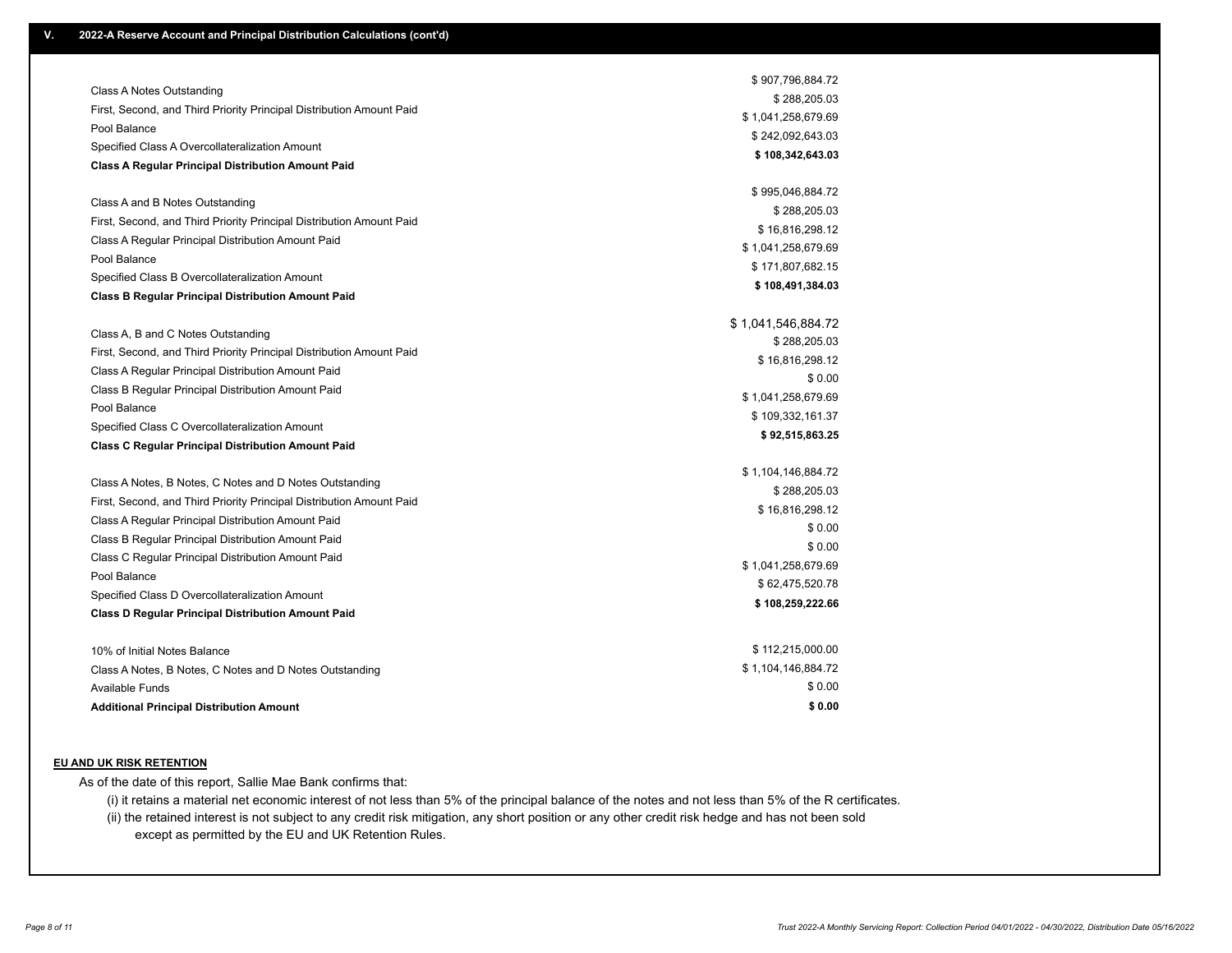|    |                                                         | Paid            | <b>Funds Balance</b> |
|----|---------------------------------------------------------|-----------------|----------------------|
|    | <b>Total Available Funds</b>                            |                 | \$20,592,982.80      |
| A  | <b>Trustee Fees</b>                                     | \$25.875.00     | \$20,567,107.80      |
| В  | <b>Servicing Fees</b>                                   | \$661,485.30    | \$19,905,622.50      |
| C  | i. Administration Fees                                  | \$8,333.00      | \$19,897,289.50      |
|    | ii. Unreimbursed Administrator Advances plus any unpaid | \$0.00          | \$19,897,289.50      |
| D  | Class A Noteholders Interest Distribution Amount        | \$2,156,017.60  | \$17,741,271.90      |
| Е  | <b>First Priority Principal Payment</b>                 | \$0.00          | \$17,741,271.90      |
| F. | Senior Reserve Account Reinstatement                    | \$0.00          | \$17,741,271.90      |
| G  | Class B Noteholders Interest Distribution Amount        | \$236,302.08    | \$17,504,969.82      |
| H. | Second Priority Principal Payment                       | \$0.00          | \$17,504,969.82      |
|    | Class C Noteholders Interest Distribution Amount        | \$152,675.00    | \$17,352,294.82      |
| J  | Third Priority Principal Payment                        | \$288,205.03    | \$17,064,089.79      |
| K  | Class D Noteholders Interest Distribution Amount        | \$247,791.67    | \$16,816,298.12      |
| L. | Subordiate Reserve Account Reinstatement                | \$0.00          | \$16,816,298.12      |
| м  | Class A Regular Principal Distribution                  | \$16,816,298.12 | \$0.00               |
| N  | Class B Regular Principal Distribution                  | \$0.00          | \$0.00               |
| O  | Class C Regular Principal Distribution                  | \$0.00          | \$0.00               |
| P  | Class D Regular Principal Distribution                  | \$0.00          | \$0.00               |
| Q  | Additional Principal Distribution Amount                | \$0.00          | \$0.00               |
| R  | i. Carryover Servicing Fees                             | \$0.00          | \$0.00               |
| S  | ii. Unpaid Expenses of Trustee                          | \$0.00          | \$0.00               |
|    | iii. Unpaid Expenses of Administrator                   | \$0.00          | \$0.00               |
| U  | Remaining Funds to the Residual Certificateholders      | \$0.00          | \$0.00               |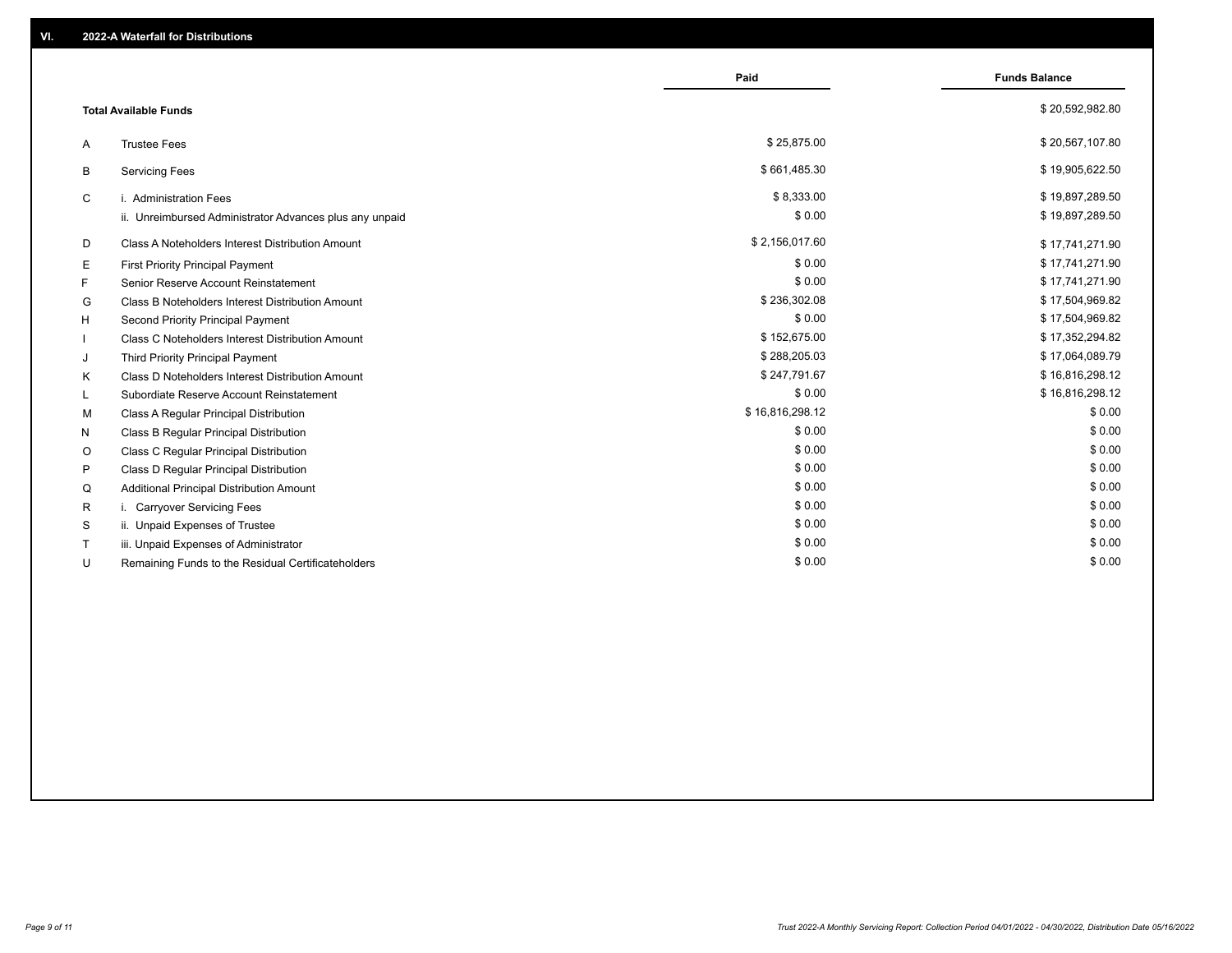| <b>Distribution Amounts</b>                                |                         |                         |                         |
|------------------------------------------------------------|-------------------------|-------------------------|-------------------------|
|                                                            | <b>APT</b>              | в                       | C                       |
| Cusip/Isin                                                 | 78450FAA5               | 78450FAD9               | 78450FAE7               |
| <b>Beginning Balance</b>                                   | \$907,796,884.72        | \$87,250,000.00         | \$46,500,000.00         |
| Index                                                      | <b>FIXED</b>            | <b>FIXED</b>            | <b>FIXED</b>            |
| Spread/Fixed Rate                                          | 2.85%                   | 3.25%                   | 3.94%                   |
| Record Date (Days Prior to Distribution)                   | 1 NEW YORK BUSINESS DAY | 1 NEW YORK BUSINESS DAY | 1 NEW YORK BUSINESS DAY |
| <b>Accrual Period Begin</b>                                | 4/15/2022               | 4/15/2022               | 4/15/2022               |
| <b>Accrual Period End</b>                                  | 5/15/2022               | 5/15/2022               | 5/15/2022               |
| Daycount Fraction                                          | 0.08333333              | 0.08333333              | 0.08333333              |
| Interest Rate*                                             | 2.85000%                | 3.25000%                | 3.94000%                |
| <b>Accrued Interest Factor</b>                             | 0.002375000             | 0.002708333             | 0.003283333             |
| <b>Current Interest Due</b>                                | \$2,156,017.60          | \$236,302.08            | \$152,675.00            |
| Interest Shortfall from Prior Period Plus Accrued Interest | $\mathsf{\$}$ -         | $$ -$                   | $\mathsf{\$}$ -         |
| <b>Total Interest Due</b>                                  | \$2,156,017.60          | \$236,302.08            | \$152,675.00            |
| <b>Interest Paid</b>                                       | \$2,156,017.60          | \$236,302.08            | \$152,675.00            |
| Interest Shortfall                                         | $$ -$                   | $$ -$                   | $\mathsf{\$}$ -         |
| <b>Principal Paid</b>                                      | \$17,104,503.15         | $$ -$                   | $\mathsf{\$}$ -         |
| <b>Ending Principal Balance</b>                            | \$890,692,381.57        | \$87,250,000.00         | \$46,500,000.00         |
| Paydown Factor                                             | 0.018475376             | 0.000000000             | 0.000000000             |
| <b>Ending Balance Factor</b>                               | 0.962078615             | 1.000000000             | 1.000000000             |

\* Pay rates for Current Distribution. For the interest rates applicable to the next distribution date, please see https://www.salliemae.com/about/investors/data/SMBabrate.txt.

**VII. 2022-A Distributions**